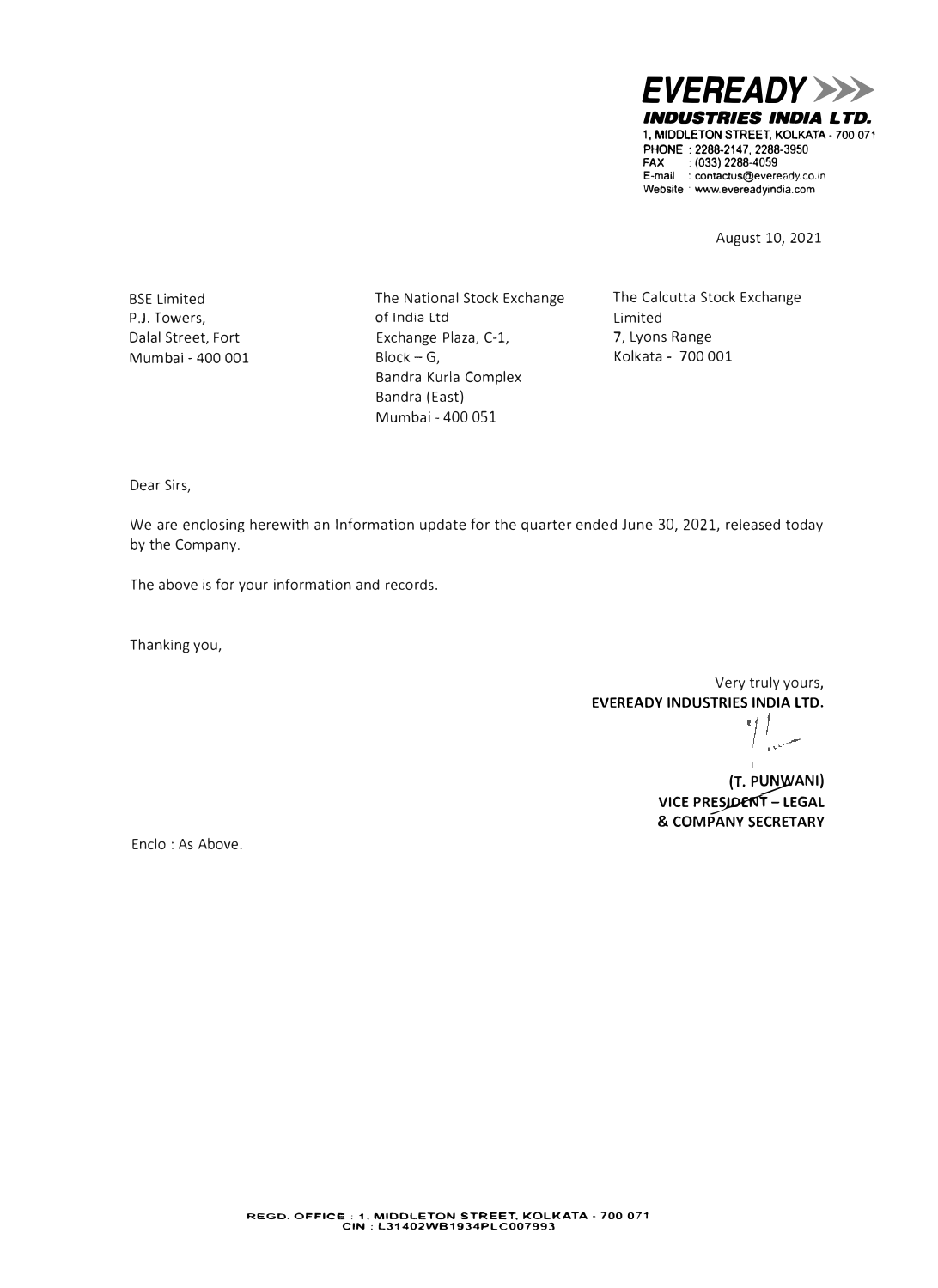*EVEREADY>>> INDUSTRIES INDIA LTD.*  **1, MIDDLETON STREET, KOLKATA· 700 071 PHONE · 2288-2147, 2288-3950 FAX · (033) 2288-4059 E-mail . contactus@eveready.co.tn**  Website www evereadyindia com  $\Phi$ 

## **INFORMATION UPDATE FOR** THE **QUARTER ENDED JUNE 30, 2021**

Eveready Industries India Ltd. (Eveready) today declared its financial results for the quarter ended June 30, 2021. Highlights of the standalone results are the following.

| Item                                         | 01 2021-22 | 01 2020-21 | Gain/<br>$(Loss)$ % | FY 20-21 |
|----------------------------------------------|------------|------------|---------------------|----------|
| Operating Income (₹ cr)                      | 282.14     | 263.45     |                     | 1248.99  |
| Gross Margin (₹ cr)                          | 131.08     | 122.43     |                     | 559.35   |
| Gross Margin (%)                             | 46.5%      | 46.5%      |                     | 44.8%    |
| Operating EBIDTA (₹ cr)                      | 59.04      | 39.56      | 49                  | 224.72   |
| Operating EBIDTA (%)                         | 20.9%      | 15.0%      |                     | 18.0%    |
| Other Income (₹ cr)                          | 0.91       | 11.68      |                     | 4.18     |
| Reported EBIDTA (₹ cr)                       | 59.95      | 51.24      | 17                  | 228.90   |
| Profit before exceptional Items & Tax (₹ cr) | 38.87      | 30.29      | 28                  | 149.64   |
| (Less)/Add : Exceptional Items (₹ cr)        |            |            |                     | (629.70) |
| Reported Profit/(Loss) before Tax (₹ cr)     | 38.87      | 30.29      | 28                  | (480.06) |
| Operating Profit/(Loss) before Tax (₹ cr)    | 37.96      | 18.61      | 104                 | 145.46   |
| Net Profit/(Loss) (₹ cr)                     | 31.19      | 23.61      | 32                  | (309.13) |
| Cash Profit (₹ cr)                           | 38.84      | 21.12      | 84                  | 172.54   |

## Operational Highlights

- The turnover for the quarter registered a growth of 7% mainly attributable to a robust pent-up demand in June as the economy started to open up from lockdown like restrictions imposed in the earlier part of the quarter to counter the second surge of the pandemic. However, the turnaround in June could not entirely offset the lockdown related disturbances in the supply chain during the earlier months. While a consistent demand for the battery, flashlight and LED segments were witnessed as trade inventories depleted during the lockdown disruptions as aforesaid, demand in the appliance segment remained muted during the quarter as consumers continued to curb non-essential purchases in the midst of the pandemic. The battery segment was also facilitated as the imports of cheap Chinese batteries remained low. Price increases taken in the battery and flashlight segments to mitigate the sharp raw material cost increases and impact of rupee depreciation, aided turnover. As a result, the Company achieved commensurate increase in Gross margin and maintained high percentage Gross margin owing to better turnover mix towards the more profitable segments of batteries and flashlights. Apart from that lower distribution cost and lower overheads also enhanced profitability. Consequently, operating EBIDTA was higher by 49% during the quarter in comparison to the corresponding quarter previous year.
- The performance of the battery and flashlight segments remained relatively unaffected despite the second surge of the pandemic. Though battery volume was flat as compared to the corresponding quarter of the previous year, the segment was benefitted by generation of a healthy demand in June as lockdown restrictions were relaxed, coupled with decline in imports of poor quality products from China post implementation of quality standards issued by Bureau of Indian Standards (BIS). Furthermore, there was a disturbance in the overall supply chain for imports due to the pandemic which helped the domestic manufacturers. The impact of the pandemic proliferated the use of battery-operated medical equipments, thereby augmenting demand for batteries, apart from demand for use in traditional gadgets. As a result, EBIDTA margin for the battery segment was healthy at 27.4% on a turnover of ₹180.0 crores during the quarter, also